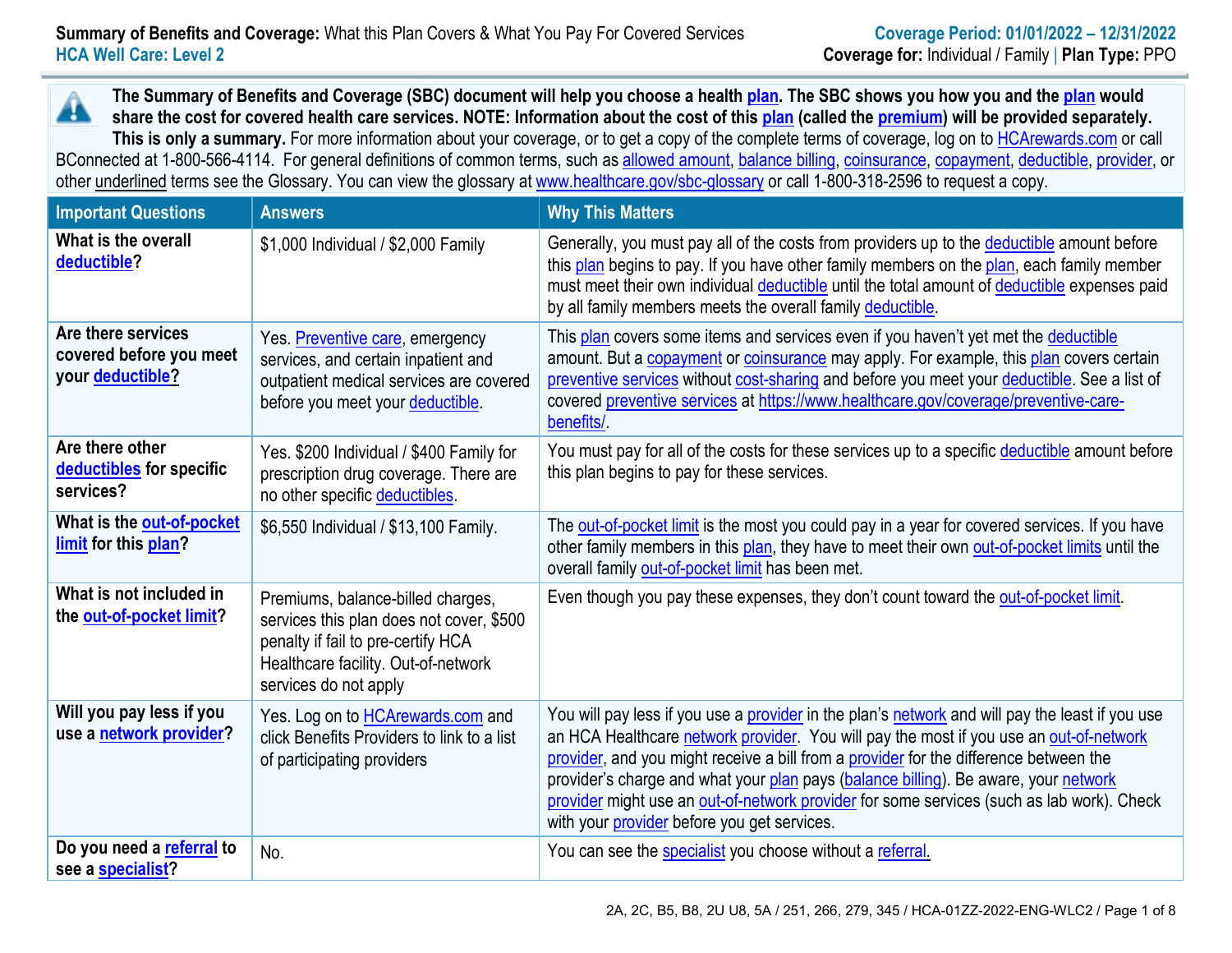All **[copayment](https://www.healthcare.gov/sbc-glossary/#copayment)** and **[coinsurance](https://www.healthcare.gov/sbc-glossary/#coinsurance)** costs shown in this chart are after your **[deductible](https://www.healthcare.gov/sbc-glossary/#deductible)** has been met, if a **[deductible](https://www.healthcare.gov/sbc-glossary/#deductible)** applies. Ţ

|                                                 |                                                     |                                                            | <b>What You Will Pay</b>                             |                                                   |                                                                                                                                                                                                           |  |
|-------------------------------------------------|-----------------------------------------------------|------------------------------------------------------------|------------------------------------------------------|---------------------------------------------------|-----------------------------------------------------------------------------------------------------------------------------------------------------------------------------------------------------------|--|
| <b>Common</b>                                   | <b>Services You May Need</b>                        | <b>HCA Healthcare</b><br><b>Provider</b>                   | <b>Non-HCA Healthcare</b><br><b>Network Provider</b> | <b>Out-of-Network</b><br><b>Provider</b>          | <b>Limitations, Exceptions,</b><br>& Other Important                                                                                                                                                      |  |
| <b>Medical Event</b>                            |                                                     | (You will pay                                              | (You will                                            | (You will pay                                     | <b>Information</b>                                                                                                                                                                                        |  |
|                                                 |                                                     | the least)                                                 | pay more)                                            | the most)                                         |                                                                                                                                                                                                           |  |
| If you visit a health<br>care provider's office | Primary care visit to treat an<br>injury or illness | \$35 copay per visit                                       | \$35 copay per visit                                 | 75% coinsurance                                   | Deductibles apply<br>to coinsurance only.**                                                                                                                                                               |  |
| or clinic                                       | <b>Specialist visit</b>                             | 25% coinsurance                                            | 25% coinsurance                                      | 75% coinsurance                                   | Deductibles apply**                                                                                                                                                                                       |  |
|                                                 | <b>Preventive care/screening/</b><br>immunization   | $0\%$                                                      | $0\%$                                                | Not covered                                       | Deductibles do not apply. You<br>may have to pay for services<br>that aren't preventive. Ask<br>your provider if the services<br>you need are preventive.<br>Then check for what your plan<br>will pay.** |  |
| If you have a test                              | Diagnostic test<br>(x-ray, blood work)              | X-ray: \$20 copay per<br>visit<br>Lab: \$0 copay per visit | *25% coinsurance                                     | X-ray:<br>75% coinsurance<br>Lab: 25% coinsurance | Deductibles do not apply if<br>using HCA Healthcare<br>provider. Precertification<br>required for Non-HCA<br>Healthcare or Out-of-Network<br>provider.                                                    |  |
|                                                 | Imaging<br>(CT/PET scans, MRIs)                     | \$100 copay per<br>imaging service                         | *25% coinsurance                                     | 75% coinsurance                                   | Deductibles do not apply if<br>using HCA Healthcare<br>provider. Precertification<br>required for Non-HCA<br>Healthcare or Out-of-Network<br>provider.                                                    |  |

For more information about limitations and exceptions, see the plan or policy document at HCArewards.com.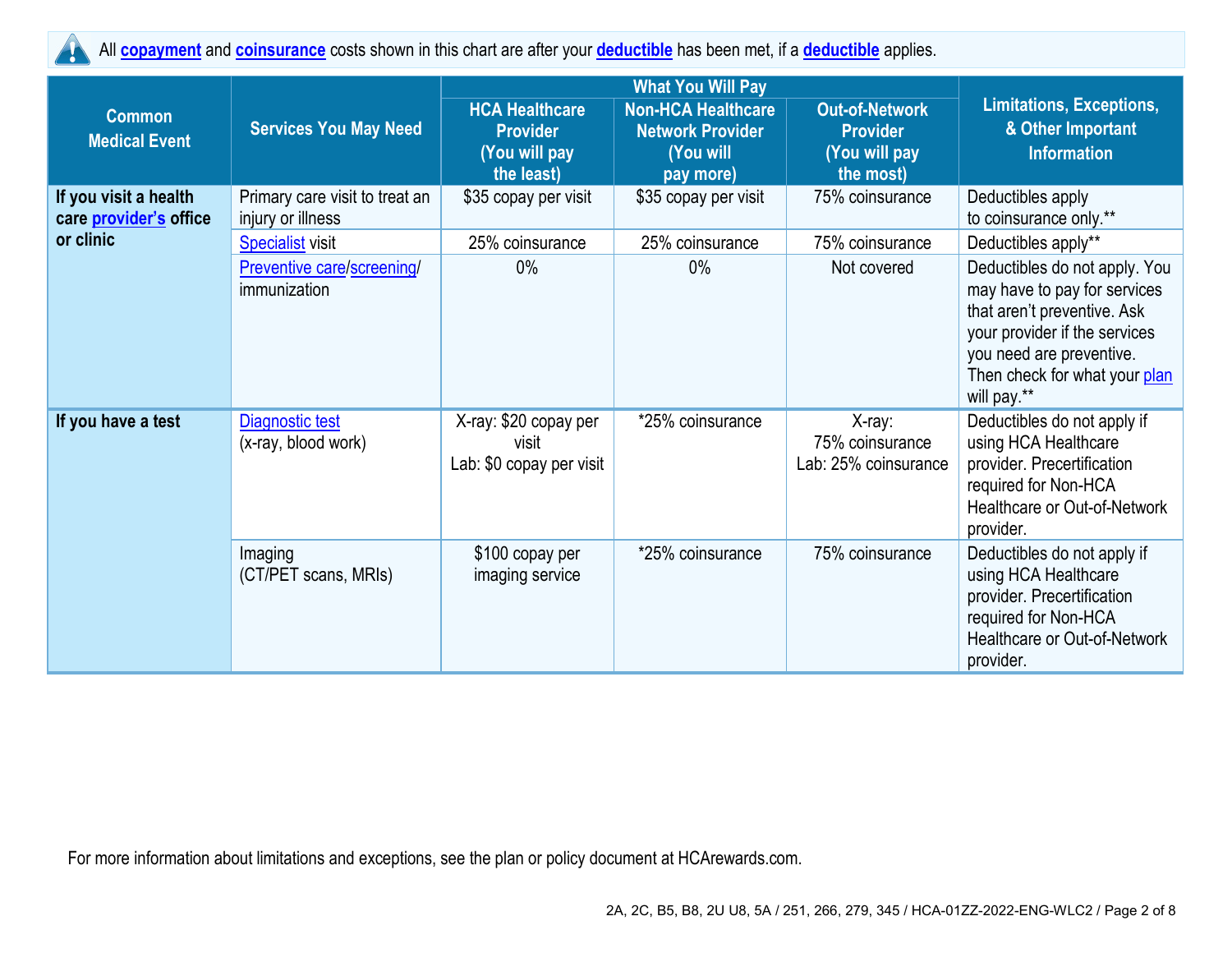|                                                                                                                                                                                                                |                                                   |                                                                                                                                                                      | <b>What You Will Pay</b>                                                                                                                                             |                                                                        |                                                                                                                                                                                                                                                                             |  |
|----------------------------------------------------------------------------------------------------------------------------------------------------------------------------------------------------------------|---------------------------------------------------|----------------------------------------------------------------------------------------------------------------------------------------------------------------------|----------------------------------------------------------------------------------------------------------------------------------------------------------------------|------------------------------------------------------------------------|-----------------------------------------------------------------------------------------------------------------------------------------------------------------------------------------------------------------------------------------------------------------------------|--|
| <b>Common</b><br><b>Medical Event</b>                                                                                                                                                                          | <b>Services You May Need</b>                      | <b>HCA Healthcare</b><br><b>Provider</b><br>(You will pay<br>the least)                                                                                              | <b>Non-HCA Healthcare</b><br><b>Network Provider</b><br>(You will<br>pay more)                                                                                       | <b>Out-of-Network</b><br><b>Provider</b><br>(You will pay<br>the most) | <b>Limitations, Exceptions,</b><br>& Other Important<br><b>Information</b>                                                                                                                                                                                                  |  |
| If you need drugs to<br>treat your illness or<br>condition<br>More information about<br>prescription drug<br>coverage is available at<br><b>HCArewards.com</b><br>Insulin (including<br>diabetic supplies) are | Generic drugs                                     | Preferred generic: \$0<br>copay<br>Non-preferred generic:<br>30-day retail: \$10<br>$\bullet$<br>copay<br>90-day retail or<br>$\bullet$<br>mail order: \$20<br>copay | Preferred generic: \$0<br>copay<br>Non-preferred generic:<br>30-day retail: \$10<br>$\bullet$<br>copay<br>90-day retail or<br>$\bullet$<br>mail order: \$20<br>copay | Not covered                                                            | Deductibles do not apply. If<br>your facility participates in the<br>maintenance drug program,<br>maintenance drugs must be<br>dispensed in a 90-day supply<br>by a CVS retail pharmacy or<br>Optum home delivery (mail<br>order). Copays on<br>maintenance drugs may vary. |  |
| subject to \$25 copay for<br>30-day supply/\$60<br>copay for 90 day supply                                                                                                                                     | Preferred brand drugs                             | 30-day retail:<br>40% coinsurance<br>\$150 maximum per<br>script<br>90-day retail or mail:<br>\$150 copay per<br>prescription                                        | 30-day retail:<br>40% coinsurance<br>\$150 maximum per<br>script<br>90-day retail or mail:<br>\$150 copay per<br>prescription                                        | Not covered                                                            | Deductibles apply to<br>coinsurance                                                                                                                                                                                                                                         |  |
|                                                                                                                                                                                                                | Non-preferred brand drugs                         | 30-day retail:<br>60% coinsurance<br>\$200 maximum per<br>script<br>90-day retail or mail:<br>\$200 copay per<br>prescription                                        | 30-day retail:<br>60% coinsurance<br>\$200 maximum per<br>script<br>90-day retail or mail:<br>\$200 copay per<br>prescription                                        | Not covered                                                            | Deductibles apply to<br>coinsurance                                                                                                                                                                                                                                         |  |
|                                                                                                                                                                                                                | <b>Specialty drugs</b>                            | 30-day: \$125 copay<br>per prescription                                                                                                                              | 30-day: \$125 copay<br>per prescription                                                                                                                              | Not covered                                                            | Deductibles do not apply                                                                                                                                                                                                                                                    |  |
| If you have outpatient<br>surgery                                                                                                                                                                              | Facility fee (e.g., ambulatory<br>surgery center) | \$225 copay per visit                                                                                                                                                | *25% coinsurance                                                                                                                                                     | 75% coinsurance                                                        | Deductibles do not apply if<br>using HCA Healthcare<br>provider. Precertification<br>required for Non-HCA<br>Healthcare or Out-of-Network<br>provider.                                                                                                                      |  |
|                                                                                                                                                                                                                | Physician/surgeon fees**                          | 25% coinsurance                                                                                                                                                      | 25% coinsurance                                                                                                                                                      | Physician: 25%<br>coinsurance                                          | Deductibles apply                                                                                                                                                                                                                                                           |  |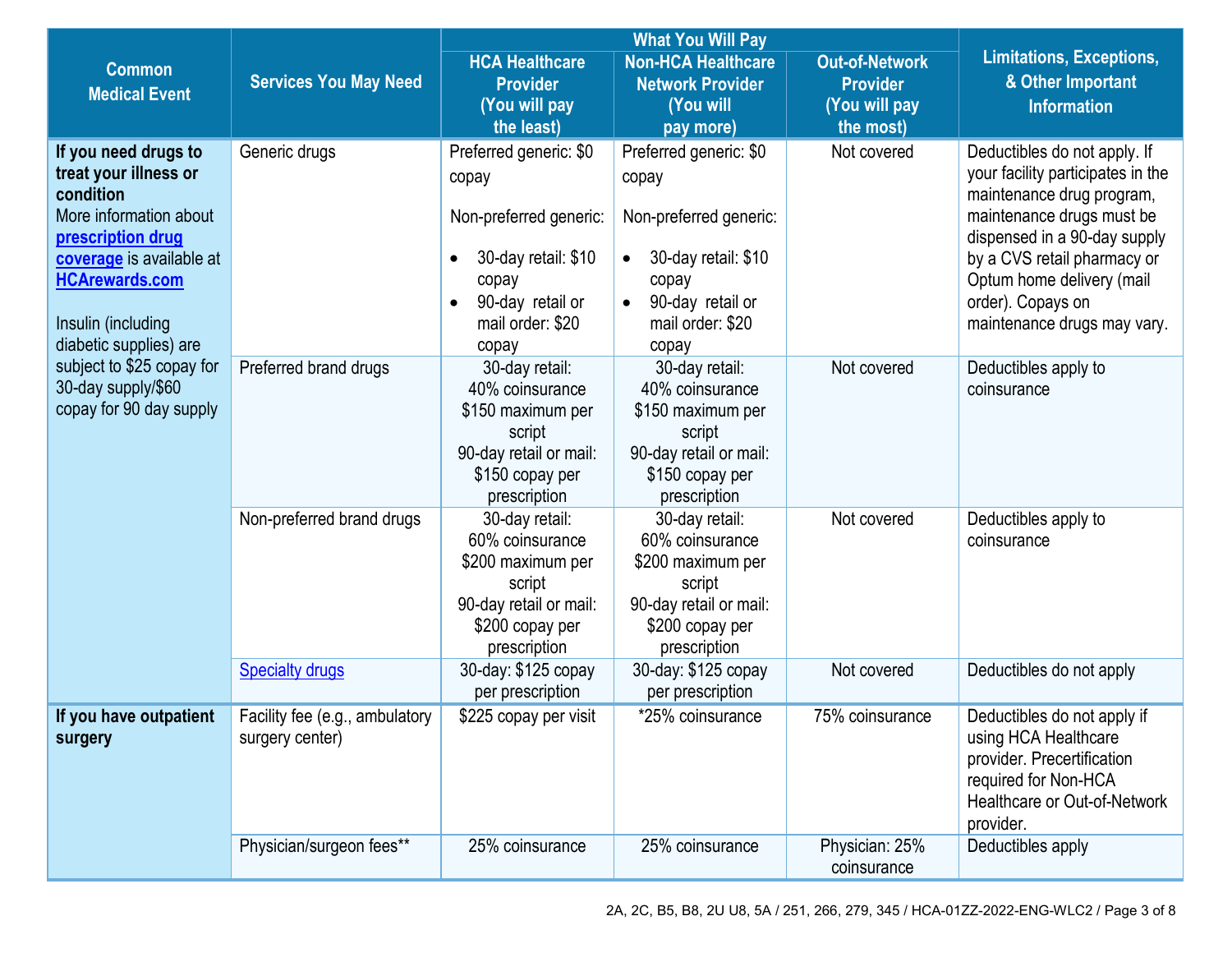|                                                                  |                                                  |                                                                                                         | <b>What You Will Pay</b>                                                       |                                                                        |                                                                                                                                                            |  |
|------------------------------------------------------------------|--------------------------------------------------|---------------------------------------------------------------------------------------------------------|--------------------------------------------------------------------------------|------------------------------------------------------------------------|------------------------------------------------------------------------------------------------------------------------------------------------------------|--|
| <b>Common</b><br><b>Medical Event</b>                            | <b>Services You May Need</b>                     | <b>HCA Healthcare</b><br><b>Provider</b><br>(You will pay<br>the least)                                 | <b>Non-HCA Healthcare</b><br><b>Network Provider</b><br>(You will<br>pay more) | <b>Out-of-Network</b><br><b>Provider</b><br>(You will pay<br>the most) | Limitations, Exceptions,<br>& Other Important<br><b>Information</b>                                                                                        |  |
|                                                                  |                                                  |                                                                                                         |                                                                                | Surgeon: 75%<br>coinsurance                                            |                                                                                                                                                            |  |
| If you need immediate<br>medical attention                       | <b>Emergency room care</b>                       | \$200 copay per visit                                                                                   | \$200 copay per visit                                                          | \$200 copay per visit                                                  | Deductibles do not apply.<br>\$500 penalty if fail to<br>precertify within 48 hours of<br>admittance                                                       |  |
|                                                                  | <b>Emergency medical</b><br>transportation       | 25% coinsurance                                                                                         | 25% coinsurance                                                                | 25% coinsurance                                                        | Deductibles do not apply                                                                                                                                   |  |
|                                                                  | <b>Urgent care</b>                               | \$20 copay per visit                                                                                    | \$40 copay per visit                                                           | 25% coinsurance                                                        | Deductibles do not apply if<br>using HCA Healthcare or in-<br>network provider                                                                             |  |
| If you have a hospital<br>stay                                   | Facility fee (e.g., hospital<br>room)            | *\$600 copay per<br>admission                                                                           | *25% coinsurance                                                               | 75% coinsurance                                                        | Deductibles do not apply if<br>using HCA Healthcare<br>provider. Precertification<br>required.                                                             |  |
|                                                                  | Physician/surgeon fees**                         | 25% coinsurance                                                                                         | 25% coinsurance                                                                | Physician: 25%<br>coinsurance<br>Surgeon: 75%<br>coinsurance           | Deductibles apply                                                                                                                                          |  |
| If you need mental<br>health, behavioral<br>health, or substance | <b>Outpatient services</b>                       | Facility-based: \$225<br>copay per admission<br>or episode of care<br>Office-based: 25%<br>coinsurance. | 25% coinsurance                                                                | 75% coinsurance                                                        | Deductibles apply to out of<br>network only. Precertification<br>required for certain outpatient<br>services. Progress reviewed<br>after 30 office visits. |  |
| abuse services                                                   | Inpatient services                               | *\$300 copay per<br>admission                                                                           | *25% coinsurance                                                               | *25% coinsurance                                                       | Deductibles apply to out of<br>network only. Precertification<br>required.                                                                                 |  |
|                                                                  | Office visits**                                  | \$35 copay                                                                                              | \$35 copay                                                                     | 75% coinsurance                                                        | Deductibles apply<br>to coinsurance                                                                                                                        |  |
| If you are pregnant                                              | Childbirth / delivery<br>professional services** | 25% coinsurance                                                                                         | 25% coinsurance                                                                | Physician: 25%<br>coinsurance<br>OB/ Surgeon: 75%<br>coinsurance       | Deductibles apply                                                                                                                                          |  |
|                                                                  | Childbirth / delivery facility                   | *\$600 copay                                                                                            | *25% coinsurance                                                               | Prenatal: Not covered                                                  | Cost sharing does not apply to                                                                                                                             |  |

2A, 2C, B5, B8, 2U U8, 5A / 251, 266, 279, 345 / HCA-01ZZ-2022-ENG-WLC2 / Page 4 of 8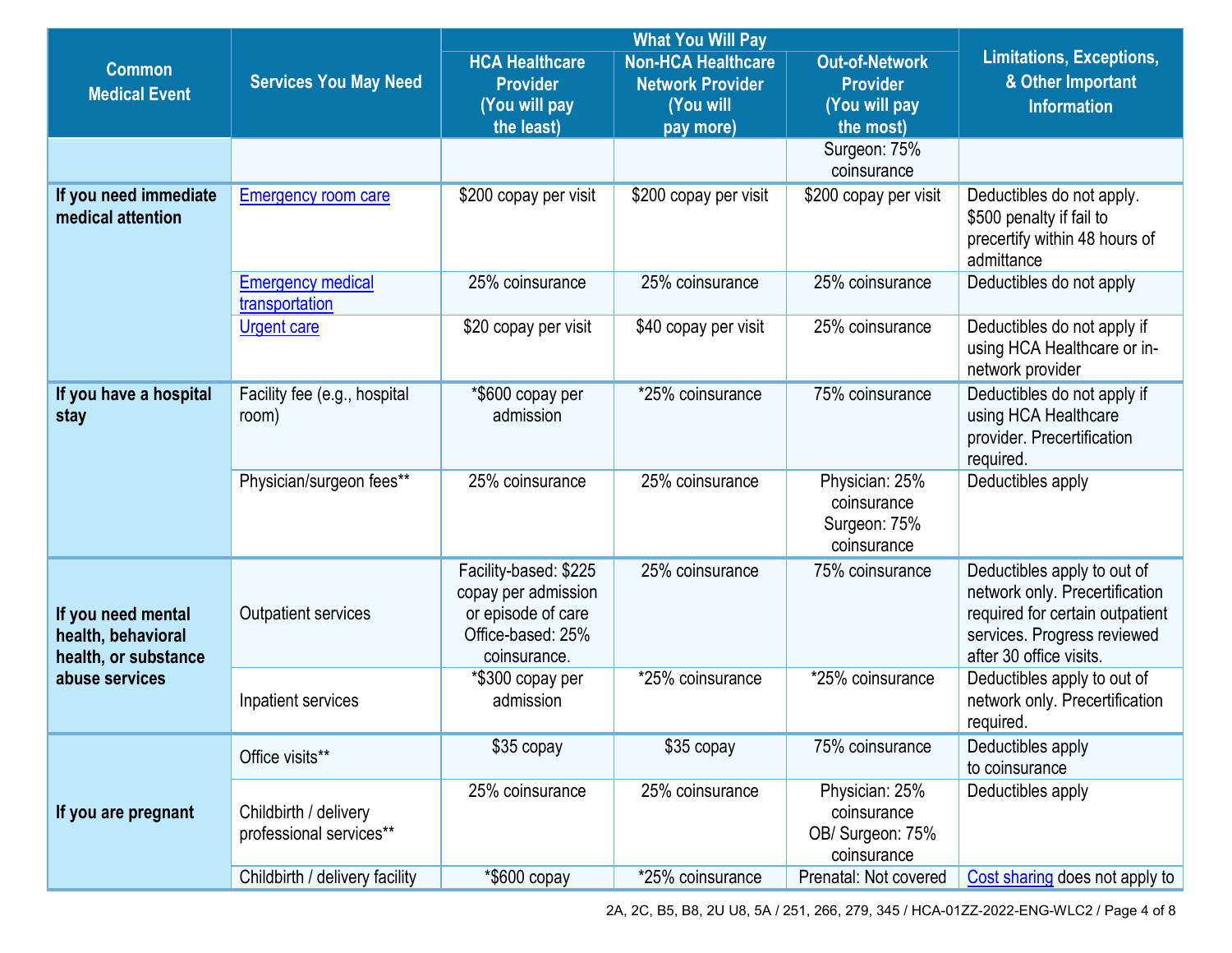|                                                                         |                                                             |                                                                         | <b>What You Will Pay</b>                                                       |                                                                        |                                                                                                                                                                                                                                                                                                                                                      |  |
|-------------------------------------------------------------------------|-------------------------------------------------------------|-------------------------------------------------------------------------|--------------------------------------------------------------------------------|------------------------------------------------------------------------|------------------------------------------------------------------------------------------------------------------------------------------------------------------------------------------------------------------------------------------------------------------------------------------------------------------------------------------------------|--|
| <b>Common</b><br><b>Medical Event</b>                                   | <b>Services You May Need</b>                                | <b>HCA Healthcare</b><br><b>Provider</b><br>(You will pay<br>the least) | <b>Non-HCA Healthcare</b><br><b>Network Provider</b><br>(You will<br>pay more) | <b>Out-of-Network</b><br><b>Provider</b><br>(You will pay<br>the most) | <b>Limitations, Exceptions,</b><br>& Other Important<br><b>Information</b>                                                                                                                                                                                                                                                                           |  |
|                                                                         | services                                                    |                                                                         |                                                                                | Postnatal: 75%<br>coinsurance                                          | certain preventive services<br>Depending on the type of<br>services, a copayment or<br>coinsurance may apply.<br>Additional cost sharing may<br>apply to maternity care tests<br>and services described<br>elsewhere in the SBC (e.g.<br>ultrasound). Deductibles do<br>not apply if using HCA<br>Healthcare facility.<br>Precertification required. |  |
|                                                                         | Home healthcare                                             | 15% coinsurance                                                         | 25% coinsurance                                                                | 75% coinsurance                                                        | Deductibles do not apply if<br>using HCA Healthcare<br>provider and a 25% discount.                                                                                                                                                                                                                                                                  |  |
|                                                                         | <b>Rehabilitation services</b>                              | \$30 copay per session                                                  | *25% coinsurance                                                               | 75% coinsurance                                                        | Deductibles do not apply if<br>using HCA Healthcare<br>provider. Precertification<br>required for Non-HCA<br>Healthcare or Out-of-Network<br>provider. Progress reviewed<br>after 30 visits.                                                                                                                                                         |  |
| If you need help<br>recovering or have<br>other special health<br>needs | <b>Habilitation services</b><br><b>Skilled nursing care</b> | \$30 copay per session                                                  | *25% coinsurance                                                               | 75% coinsurance                                                        | Deductibles do not apply if<br>using HCA Healthcare<br>provider. Precertification<br>required for Non-HCA<br>Healthcare or Out-of-Network<br>provider. Progress reviewed<br>after 30 visits.                                                                                                                                                         |  |
|                                                                         |                                                             | \$0                                                                     | *25% coinsurance                                                               | 75% coinsurance                                                        | Deductibles do not apply if<br>using HCA Healthcare<br>provider. Precertification<br>required.                                                                                                                                                                                                                                                       |  |
|                                                                         | Durable medical equipment                                   | 25% coinsurance                                                         | 25% coinsurance                                                                | 75% coinsurance                                                        | Deductibles apply.<br>Precertification required for                                                                                                                                                                                                                                                                                                  |  |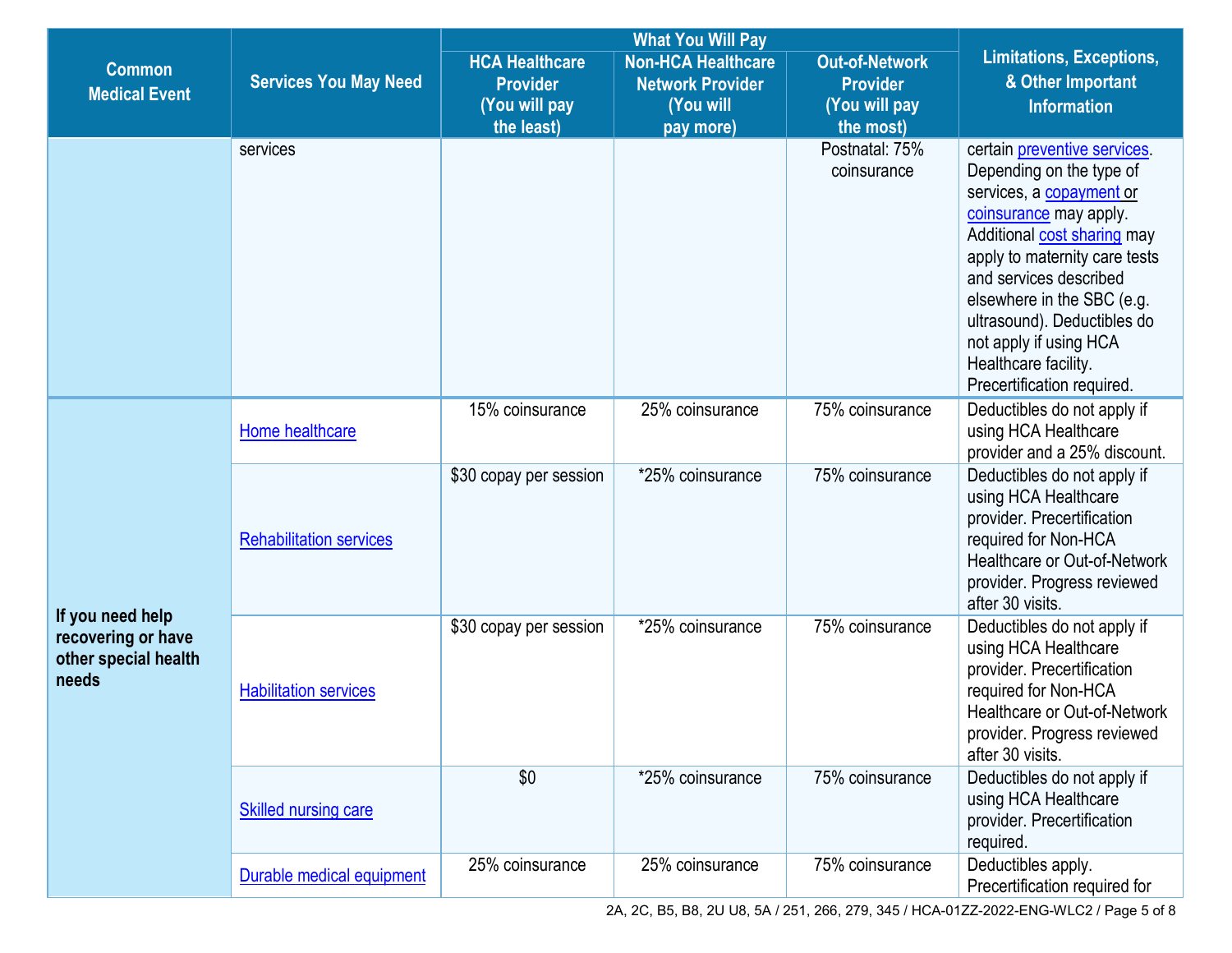|                                           | <b>Services You May Need</b> |                                                                         |                                                                                |                                                                        |                                                                                     |
|-------------------------------------------|------------------------------|-------------------------------------------------------------------------|--------------------------------------------------------------------------------|------------------------------------------------------------------------|-------------------------------------------------------------------------------------|
| <b>Common</b><br><b>Medical Event</b>     |                              | <b>HCA Healthcare</b><br><b>Provider</b><br>(You will pay<br>the least) | <b>Non-HCA Healthcare</b><br><b>Network Provider</b><br>(You will<br>pay more) | <b>Out-of-Network</b><br><b>Provider</b><br>(You will pay<br>the most) | <b>Limitations, Exceptions,</b><br>& Other Important<br><b>Information</b>          |
|                                           |                              |                                                                         |                                                                                |                                                                        | items over \$1,000.                                                                 |
|                                           | <b>Hospice services</b>      | 15% coinsurance                                                         | 25% coinsurance                                                                | 75% coinsurance                                                        | Deductibles do not apply if<br>using HCA Healthcare<br>provider and a 25% discount. |
|                                           | Children's eye exam          | Not covered                                                             | Not covered                                                                    | Not covered                                                            | None                                                                                |
| If your child needs<br>dental or eye care | Children's glasses           | Not covered                                                             | Not covered                                                                    | Not covered                                                            | None                                                                                |
|                                           | Children's dental check-up   | Not covered                                                             | Not covered                                                                    | Not covered                                                            | None                                                                                |

\*Failure to precertify inpatient services at an HCA Healthcare facility results in a \$500 penalty. Failure to precertify inpatient services for a non-HCA Healthcare facility results in a 75% coinsurance penalty. When inpatient or outpatient services are available at an HCA Healthcare facility, 75% coinsurance applies for use of a non-HCA Healthcare facility, regardless of whether you precertify.

\*\*If you reside in Johnson or Wyandotte counties in Kansas or Cass, Clay, Jackson, Lafayette, Platte or Ray counties in Missouri, you must use an HMCC/PHO network provider, when available. If you reside in Bryan, Chatham, Effingham, Liberty or Toombs counties in Georgia, you must use an MHP provider, when available. If you reside in Buncombe, Burke, Cherokee, Clay, Graham, Haywood, Henderson, Jackson, Macon, Madison, McDowell, Mitchell, Polk, Rutherford, Swain, Transylvania and Yancey counties in North Carolina, you must use a Mission Health Partners network provider. If an HMCC/PHO, MHP, or Mission Health Partners (as applicable) network provider is not available, you may use a network provider. However, precertification is required.

HCA Healthcare refers to HCA Healthcare, Inc. and it direct or indirect subsidiaries and affiliated partnerships and companies, unless otherwise stated. HCA Healthcare, Inc. is a holding company that has no employees. "Facility" means a facility operated by the subsidiaries and affiliates of HCA Healthcare, Inc.

## **Excluded Services & Other Covered Services:**

| Services Your Plan Generally Does NOT Cover (Check your policy or plan document for more information and a list of any other excluded services.) |                |                                          |  |  |  |
|--------------------------------------------------------------------------------------------------------------------------------------------------|----------------|------------------------------------------|--|--|--|
| Cosmetic surgery (to improve, alter or enhance                                                                                                   |                |                                          |  |  |  |
| appearance with some exception)<br>Dental care (unless related to an accidental injury<br>to the mouth)                                          | Long-term care | Routine eye care<br>Weight loss programs |  |  |  |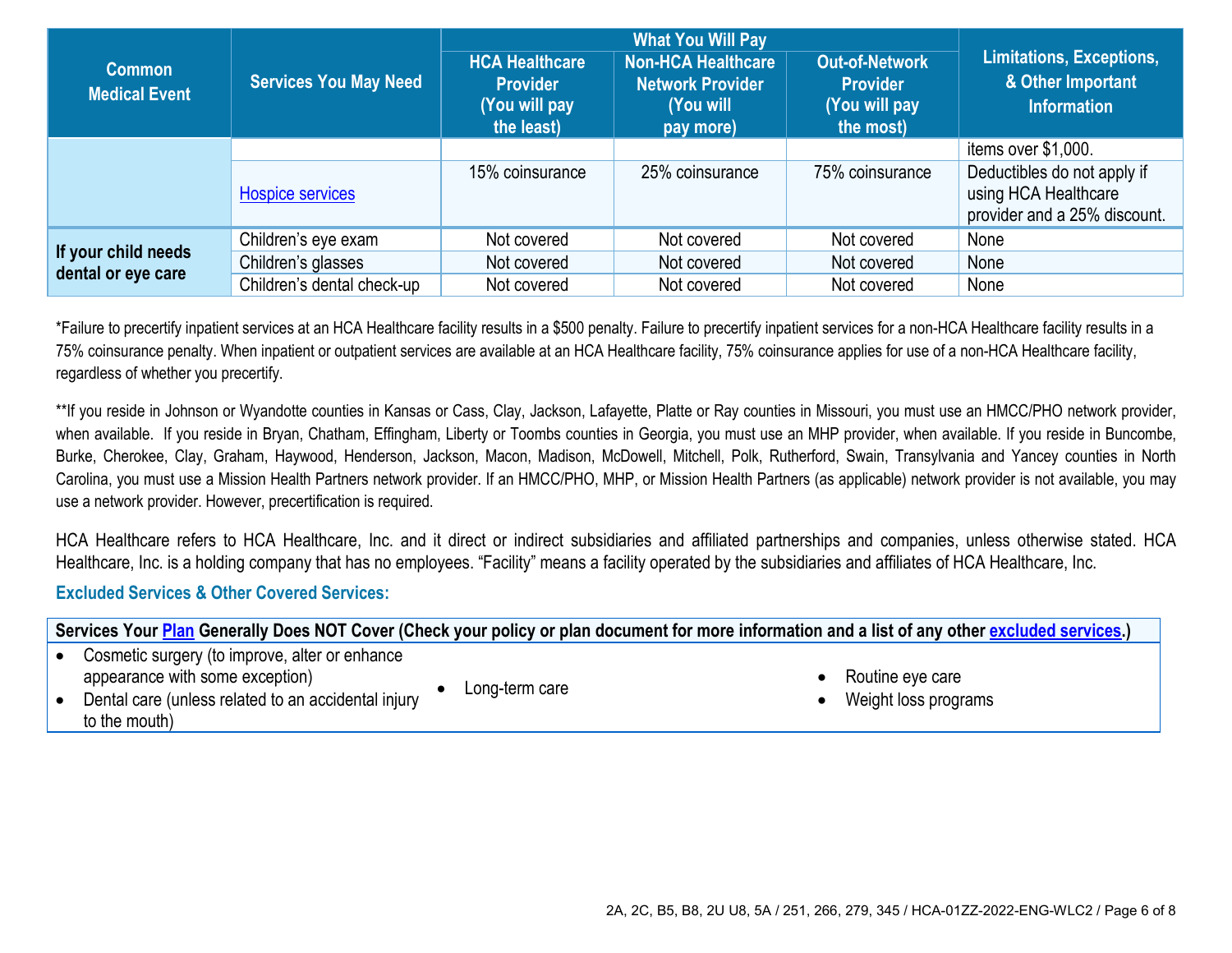| Other Covered Services (Limitations may apply to these services. This isn't a complete list. Please see your plan document.) |                                                                                                                                    |                                                                    |  |  |  |
|------------------------------------------------------------------------------------------------------------------------------|------------------------------------------------------------------------------------------------------------------------------------|--------------------------------------------------------------------|--|--|--|
| Acupuncture<br>Bariatric surgery<br>Chiropractic care                                                                        | Hearing aids<br>Infertility treatment<br>Non-emergency care when traveling outside the<br>United States (using a network provider) | Private duty nursing (if medically necessary)<br>Routine foot care |  |  |  |

Your Rights to Continue Coverage: There are agencies that can help if you want to continue your coverage after it ends. The contact information for those agencies is: the U.S. Department of Labor, Employee Benefits Security Administration at 1-866-444-EBSA (3272) or [www.dol.gov/ebsa/healthreform,](http://www.dol.gov/ebsa/healthreform) or the U.S. Department of Health and Human Services at 1-877-267-2323 x61565 or www.cciio.cms.gov. Other coverage options may be available to you too, including buying individual insurance coverage through the Health Insurance [Marketplace.](https://www.healthcare.gov/sbc-glossary/#marketplace) For more information about the [Marketplace,](https://www.healthcare.gov/sbc-glossary/#marketplace) visi[t www.HealthCare.gov](http://www.healthcare.gov/) or call 1-800-318-2596.

Your Grievance and Appeals Rights: There are agencies that can help if you have a complaint against you[r plan](https://www.healthcare.gov/sbc-glossary/#plan) for a denial of a [claim.](https://www.healthcare.gov/sbc-glossary/#claim) This complaint is called a [grievance](https://www.healthcare.gov/sbc-glossary/#grievance) or [appeal.](https://www.healthcare.gov/sbc-glossary/#appeal) For more information about your rights, look at the explanation of benefits you will receive for that medica[l claim.](https://www.healthcare.gov/sbc-glossary/#claim) Your [plan](https://www.healthcare.gov/sbc-glossary/#plan) documents also provide complete information to submit a [claim,](https://www.healthcare.gov/sbc-glossary/#claim) [appeal,](https://www.healthcare.gov/sbc-glossary/#appeal) or a [grievance](https://www.healthcare.gov/sbc-glossary/#grievance) for any reason to your [plan.](https://www.healthcare.gov/sbc-glossary/#plan) For more information about your rights, this notice, or assistance, contact: 1-800-566-4114 or refer to the "Administrative Information" section of the Summary Plan Description found at [www.hcarewards.com](http://www.hcarewards.com/) for additional information. You may also contact the Employee Benefits Security Administration at 1-866-444-EBSA (3272) or [www.dol.gov/ebsa/healthreform.](http://www.dol.gov/ebsa/healthreform) Additionally, a consumer assistance program may be able to help you file your appeal. A list of the states with Consumer Assistance Programs and their contact information is available at the Consumer Assistance Programs link on [www.dol.gov/ebsa/healthreform.](http://www.dol.gov/ebsa/healthreform) If applicable, you may contact the Consumer Assistance Program in your state for assistance.

## **Does this plan provide Minimum Essential Coverage? Yes**

If you don't have [Minimum Essential Coverage](https://www.healthcare.gov/sbc-glossary/#minimum-essential-coverage) for a month, you'll have to make a payment when you file your tax return unless you qualify for an exemption from the requirement that you have health coverage for that month.

## **Does this plan meet the Minimum Value Standards? Yes**

If your [plan](https://www.healthcare.gov/sbc-glossary/#plan) doesn't meet the [Minimum Value Standards,](https://www.healthcare.gov/sbc-glossary/#minimum-value-standard) you may be eligible for a [premium tax credit](https://www.healthcare.gov/sbc-glossary/#premium-tax-credits) to help you pay for a plan through the [Marketplace.](https://www.healthcare.gov/sbc-glossary/#marketplace)

## **Language Access Services:**

Spanish (Español): Para obtener asistencia en Español, llame al 1-800-566-4114. Tagalog (Tagalog): Kung kailangan ninyo ang tulong sa Tagalog tumawag sa 1-800-566-4114.

Chinese (中文): 如果需要中文的帮助, ロロロロロロロ1-800-566-4114.

Navajo (Dine): Dinek'ehgo shika at'ohwol ninisingo, kwiijigo holne' 1-800-566-4114.

––––––––––––––––––––––*To see examples of how this plan might cover costs for a sample medical situation, see the next section.–––––––––––*–––––––––––